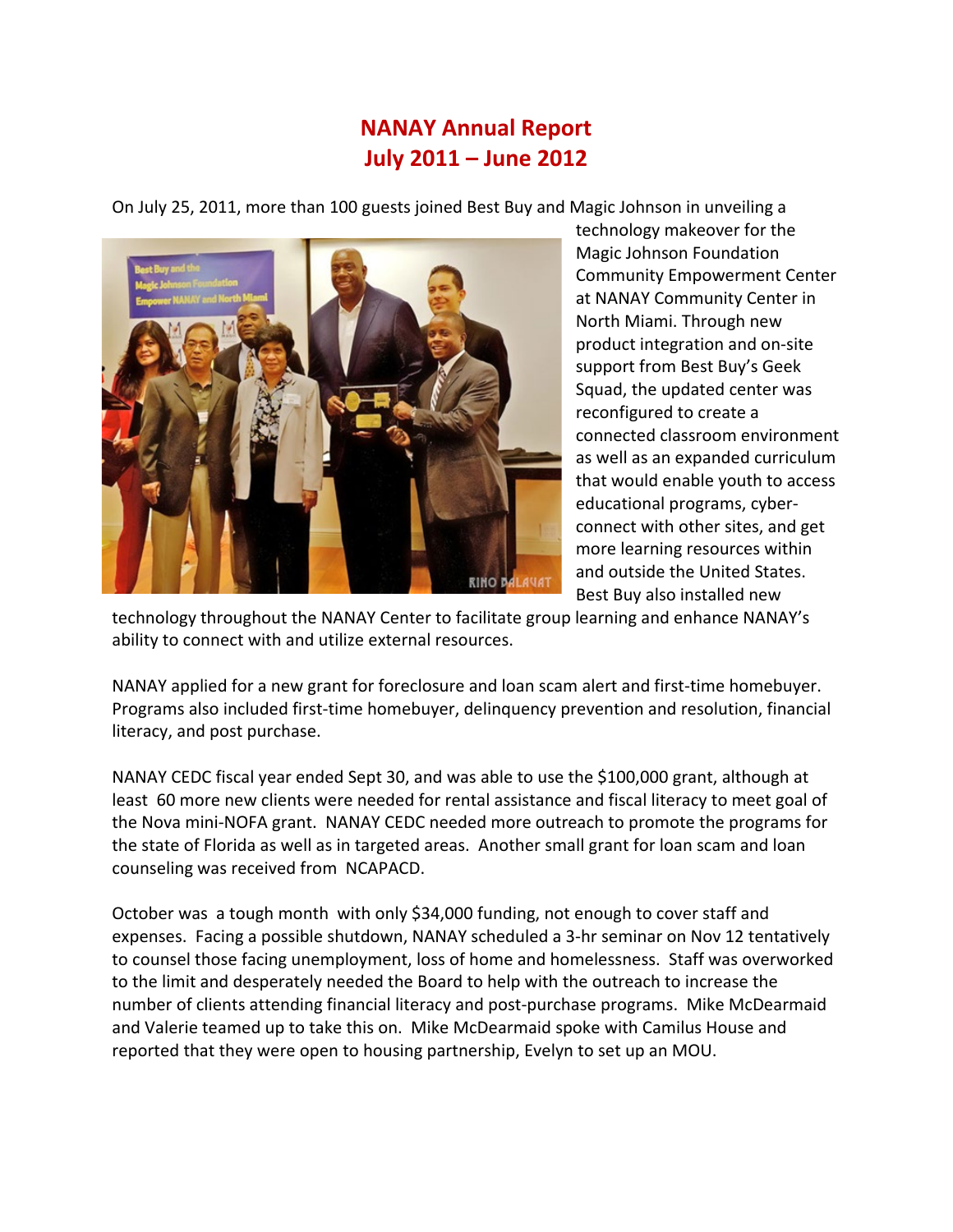Working with the City of North Miami and NANAY, a nationally recognized non-profit community-based organization in Florida, Hyundai conducted a donation ceremony at 10:00 a.m. on Wednesday, June 15, 2011 and distributed 1000 new backpacks to the low-income children and program participants. The ceremony was conducted on the grounds of the Museum of Contemporary Arts (MOCA), located at 770 NE 125th Street, North Miami**,** Florida, two blocks away from the NANAY Community Center.



A Health/Diet Community Workshop was held at the NANAY Center on July 9, 2011, attended by elders and other members of the community who were interested in their health. The Diabetes Educator, Dr. Norma Gonzalez, who holds a PhD in Nutrition, and who currently represents Novo Nordisk, Inc., explained the causes, signs and symptoms of diabetes, how to read food labels, and what kind of food to eat in order to control one's blood sugar level. Dr. Antonio Wong, Medical Director of Doctors Plus, also talked about Medicare, the new Obama health plan with emphasis on preventive health care, and answered personal health questions and concerns from the audience. This was the first of a series of health workshops for the community, sponsored by Doctors Plus Medical Center.



Dr. Antonio Wong of DoctorsPlus and Dr. Norma Gonzales (Diabetes Educator from Novo Nordisk Inc.) conducted a Health Education-Hypertension & Diabetic Seminar on Saturday, July 9, 2011. Volunteer nurses from the community also provided blood pressure check-up and measured sugar levels of the elders during the event.

A "HEALTHY LIVING" SEMINAR was held on July 30, 2011 at Memorial Hospital West. Close to 100 guests learned about their health, and at least 89 nurse professionals will receive CEU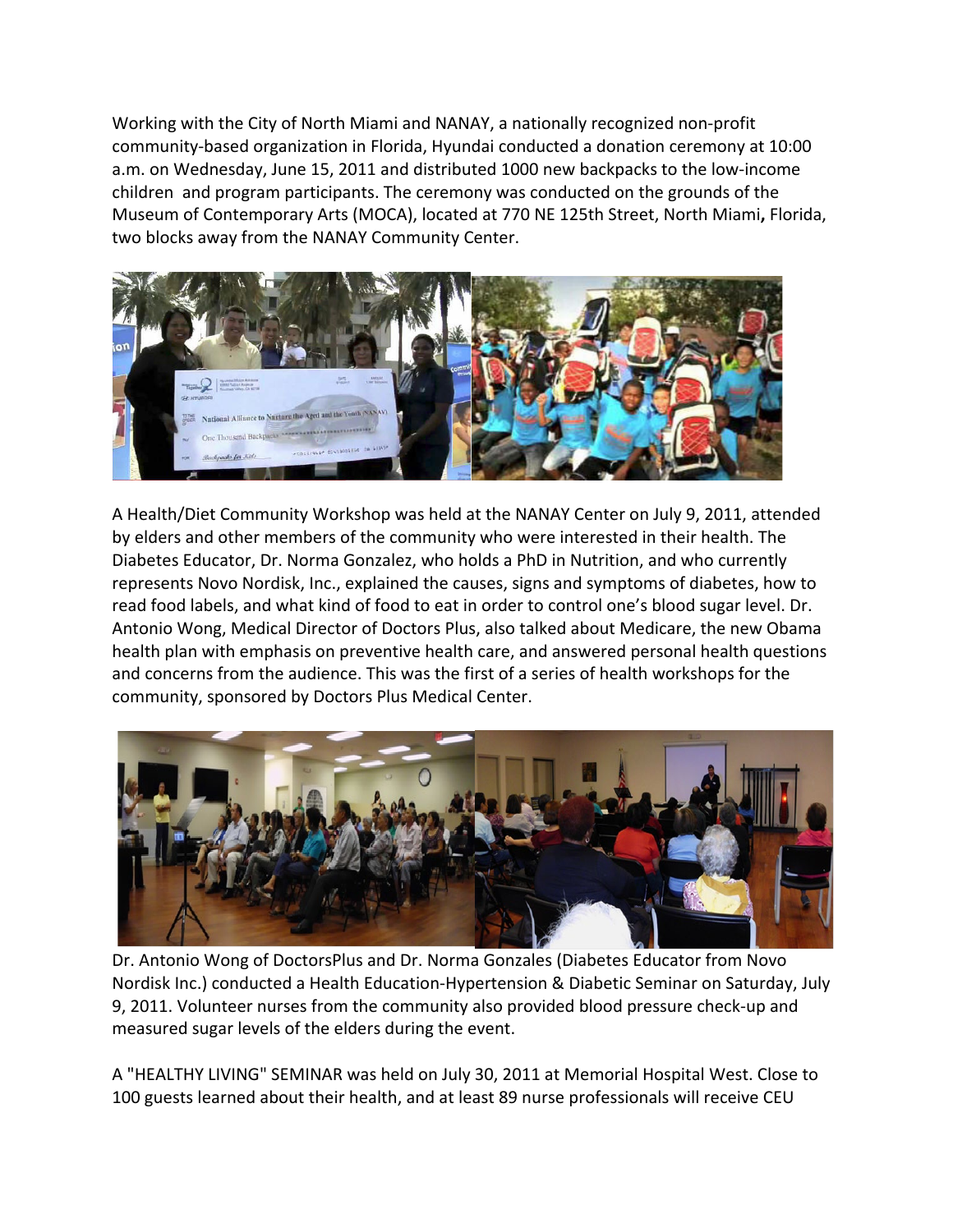certificates through NANAY's Health Workshop. Judy Hamet, CDE, MSW spoke about "Diabetes and Healthy Living", and the need for lifestyle changes in the treatment of Diabetes and Obesity. Dr. Matthew Soff, explained the causes and manifestations of Irritable Bowel Syndrome. Dr. Jerry Ciocon, Cleveland Clinic Chairman of Geriatric Medicine, described the various types of safe and effective exercises for the older adult. Dr. Diana Galindo explained the appropriate ongoing interventions for overactive bladder and urinary incontinence, while Dr. Jonathan Greer described appropriate treatment strategies for Osteoporosis and Becky



Tochip from Metlife talked about the value of early retirement planning. SFCAPN Continuing education credits were provided by Robin Petit, ARNP, BC, MSN and by Pinky Chance, ARNP, BC, PhD who also coordinated the Healthy Living Seminar. The event was sponsored by Takeda, Eli Lilly, Amgen Pharmaceuticals, Metlife, Novo Nordisk, Pines Home Health and Quease Ease.



On Sept 14, NANAY gave a presentation to Organizational Communication class at Barry's Andreas School of Business. The class reviewed the information presented and their questions were fully addressed regarding the NANAY organization and it desire to renew the involvement youth in its programs. The class was motivated and moving forward in the development of "Angry Bird" tournament scenarios for your consideration.